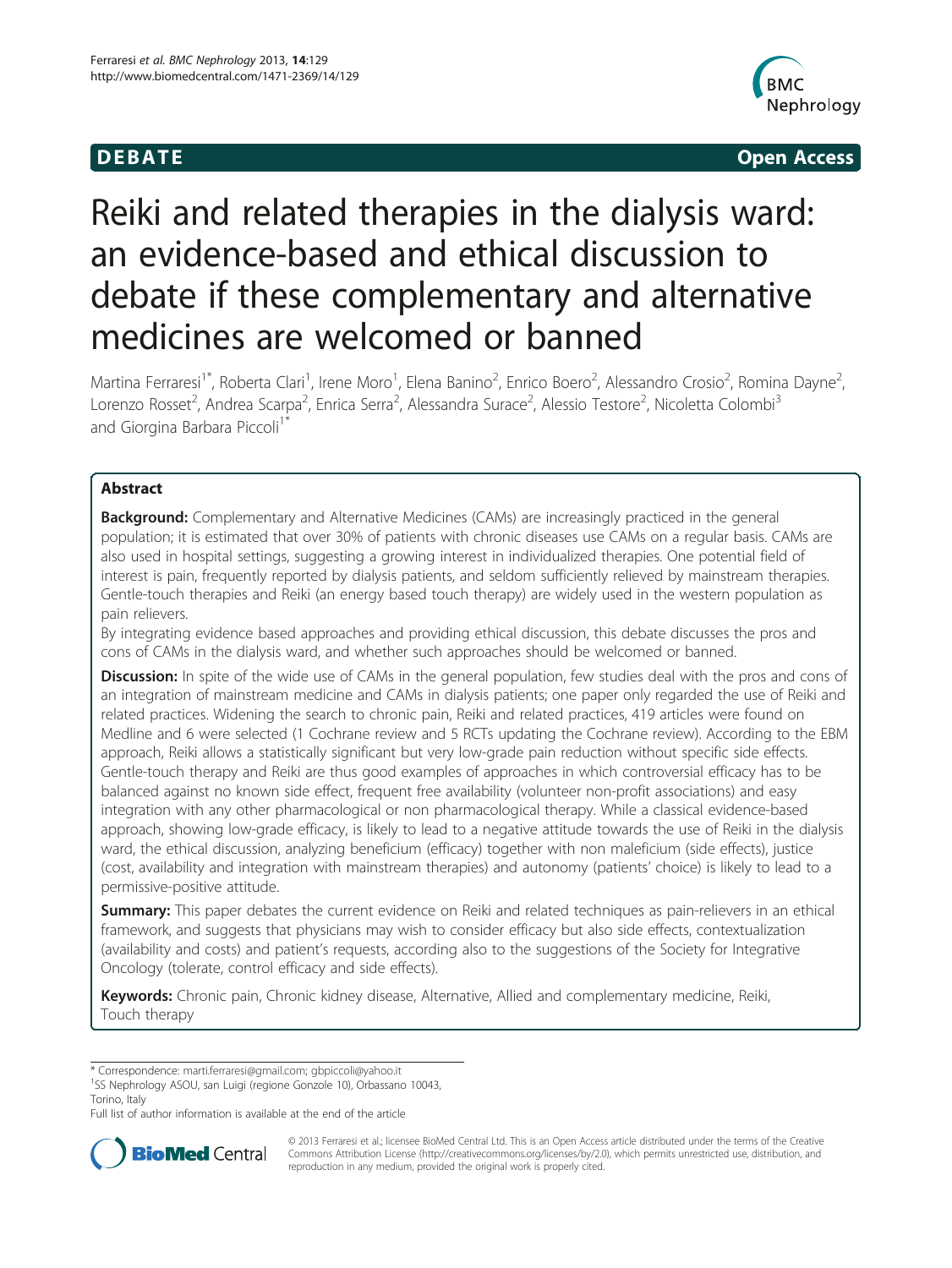# Background

Complementary or allied-alternative medicines (CAMs) are increasingly being used, in particular in patients affected by chronic diseases or diseases "without therapy" [[1-3\]](#page-5-0). The world prevalence of CAMs varies considerably (35-75% in non-selected general populations); in this context, the reluctance to admit CAM use may underestimate it [\[4-15\]](#page-5-0). On the other hand, the inclusion of prayer, which is usually considered as a part of the CAMs, can double their prevalence; this is an interesting and highly discussed issue, as not all Authors agree to consider religious beliefs as a part of a therapeutic pathway. However, for the sake of the present review, we would like to mention that one of the first randomized controlled trials on CAMs published on a core clinical journal, the MANTRA trial, regarded the healing effect of prayer [[12](#page-5-0)].

A few reports have dealt with the use of CAMs in Nephrology and Dialysis, underlining their growing diffusion and the need for specific education in renal medicine [[16,17\]](#page-5-0).

The opening of the "conventional" to the "complementary" raises new problems: the rapid increase in demand for CAMs requires an adequate medical education and a change in the attitude of hospitals and physicians towards CAMs. According to a 2001 survey, CAMs were taught in about 40% of European medical schools and in 64% of USA ones [[18](#page-5-0)-[20\]](#page-6-0). While several problems remain to be solved (primarily the lack of certification and controls), the position statements of some leading medical societies highlight the responsibility of medical doctors to counsel and guide patients along this complex pathway [\[21](#page-6-0)]. Resolution No. 400, May 1997 of the European Parliament and Resolution No. 1206, November 1999 of the Council of Europe stress the need to guarantee citizens the greatest freedom of choice of treatment, ensuring the highest level of security and the most accurate information on the safety, quality and effectiveness of non-conventional treatments, inviting member states to provide information on CAMs [\[22\]](#page-6-0).

The National Institutes of Health of the USA has a dedicated centre and a site (National Center for Complementary and Alternative Medicine, NCCAM). CAMs are also acquiring space in the Cochrane Collaboration and some important series, such as the BMC, have dedicated a journal to CAMs dealing with studies supported by the National Institutes of Health [\[23](#page-6-0)-[25](#page-6-0)]. The Qualitative Methods Working Group of NIH developed a methodological manifesto in 1997 to identify study designs and analyses applicable to CAMs, pursuing standardization or suggesting new approaches, such as the "Whole System Approach", aimed at respecting the personalization of therapies, which is often basic to the practice of CAMs [[24](#page-6-0)-[33](#page-6-0)]. Within these limits, the application of evidencebased medicine (EBM) to the analysis of CAMs confirms

the versatility of EBM as a problem-solving approach, disentangling the complex relationship between "Medicine and Medicines" [[34-37\]](#page-6-0).

The discussion of the case of Reiki may highlights the controversial points in the discussion on the attitude towards CAMs in the dialysis ward, and the problemsolving approach integrating EBM with a formal ethical outline, developed in the context of the EBM course of the san Luigi Medical School, may represent an example applicable on other CAMs in similar settings [\[38](#page-6-0)-[42](#page-6-0)].

#### **Discussion**

### The interest for Reiki and related CAMs is high in the western population, but the "usual" sources of information are limited and often of low quality

The increasing interest in "non-conventional" approaches is a leading theme in our society [\[1](#page-5-0)-[3,](#page-5-0)[43-46](#page-6-0)]. In this context, the so-called "mind and body therapies", healing touch or Reiki, may represent a prototype of non-medical approaches in a highly "medicalized" population such as dialysis patients.

Reiki (霊気) is a Japanese word meaning "universal life energy"; it is a healing practice consisting in the light laying of hands on or just above the person, with the theoretical goal of facilitating the person's healing response by getting in touch with the universal energy, which is thought to support the body's innate capacity for self-healing [[47\]](#page-6-0). Reiki can also be practiced as selftreatment (self-help) [[48-51\]](#page-6-0).

Reiki was described in detail by the Japanese master Dr. Mikao Usui in the early 1900s through his study of ancient Tibetan healing arts and the laying on of hands healing tradition. It was brought to the mainland United States via Hawaii during the 1940s, and was introduced into Europe in the 1980s. Treatment consists in at least four sessions of 30–90 minutes, in which the practitioner places his/her hands lightly on or just above the client's body, palms down, using different hand positions [[47](#page-6-0)].

The popularity of Reiki is increasing in several countries, probably because the healing approach is non-traumatic and easily integrated with conventional therapies [\[52,53](#page-6-0)]. In spite of its diffusion, the baseline mechanism of action has not been demonstrated, as the few attempts to investigate it have led to inconsistent results [[54](#page-6-0)].

For the sake of the present analysis, the evidence was retrieved by two pathways, mimicking the patient's and the physician's side.

The first search (patient's perspective) was performed as a tool to define "what the patient knows" as basis for an evidence-based, informed discussion. A non-systematic search on Google and Yahoo, increasingly used both as a tool to better understand patients' requests and as a clinical problem-solving strategy, confirms the interest in the subject. The large number of citations retrieved with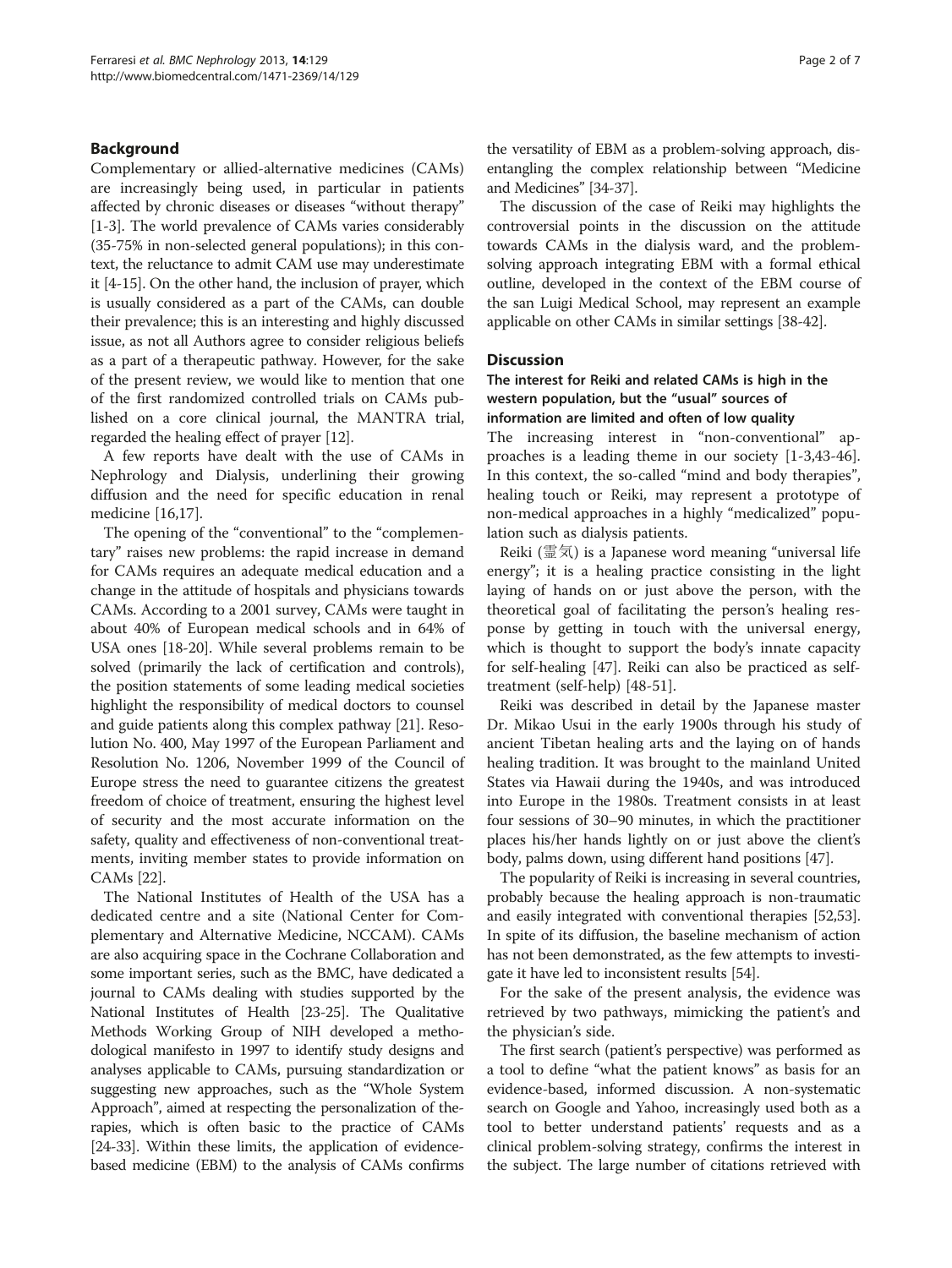the single term "Reiki" on the most common search engines, plus over 1000 relevant titles on Medline, provided preliminary contextualization and support of the patient's request. However, the high number of commercial sites on Google and Yahoo should be a warning about the economic pressure (Table 1) [[55-61\]](#page-6-0).

# The classic EBM approach, based upon treatment efficacy, underlines the limited evidence on Reiki and related CAMs and the low-grade effect on pain

This conclusion stems from a second search (physician's perspective), that was performed on Pubmed and CINAHL, according with the classic rules of EBM database searches.

Dialysis is a very specific niche for complex heterogeneous patients, often with high comorbidity; it is rare to find efficacy studies on CAMs tailored to this population. In fact, during a first, preliminary search analysis combining the free terms "Reiki", "Dialysis" and "Pain", very few papers were retrieved (8 papers matching "Reiki" and "Dialysis", 3 also with "Pain"), but only one paper dealt with such a case, leading us to broaden the search strategy to "Reiki and pain" [[62\]](#page-6-0).

Therefore, a second broader search was built on Pubmed and CINAHL, combining the following terms: (Dialysis OR Amyloidosis OR Myeloma OR Pain OR Fatigue) AND (Reiki OR (Healing touch) OR (Touch therapy) OR (Therapeutic touch) OR (Laying on of hands)). The search, limited to the last 5 years, on the account of the date of last updating of the Cochrane Review

and to article in English, retrieved both a relevant Cochrane review and a series of 5 recent RCTs on Reiki and chronic pain (Table [2,](#page-3-0) Figure [1](#page-4-0)) [\[63-67\]](#page-6-0). The studies are highly heterogeneous, both in the Cochrane review (24 studies) and in the subsequent years (5 RCTs). Pain was assessed by various methods, with a visual analogue scale being the one most commonly used; control groups were different and the reasons for pain encompassed different diseases. Within these limits, the main results support a significant reduction of pain in patients undergoing touch therapies in general and Reiki in particular (Table [2\)](#page-3-0). The overall quality of the review and of the selected RCTs was high (Table [2](#page-3-0)), in line with recent reports of a comparable quality of studies on CAMs and "mainstream Medicine" at least in the English language [[34\]](#page-6-0).

Nevertheless, statistical significance is not synonymous with clinical relevance: in the Cochrane review, the mean reduction of pain was less than one unit on a 0– 10 scale, a limit probably not perceived by human beings, and in the 5 RCTs published after the review, Reiki was effective on pain in 2 studies and had no significant benefit in 3. Pain reduction was measured with a VAS scale in both articles and can be approximated to 1.5 cm (Table [2\)](#page-3-0).

No study reported adverse events linked to the procedure.

Side effects were not specifically reported in the Cochrane review. Only one out of the 5 RCTs published after the Cochrane review reported specifically on side

Table 1 Evidence retrieved on web search engines: quantitative analysis of the first 2 pages of Google and Yahoo

| Search terms              | Search engine<br>Items |          | Commercial/<br>non-commercialsites<br>in the first 2 pages | <b>Sites providing references</b><br>(non-commercial links in<br>the first 2 pages) | No. sites in<br>common in Google<br>and Yahoo |  |
|---------------------------|------------------------|----------|------------------------------------------------------------|-------------------------------------------------------------------------------------|-----------------------------------------------|--|
| Reiki                     | Google                 | 58500000 | 6/14                                                       | 3                                                                                   | 6                                             |  |
|                           | Yahoo                  | 44900000 | 6/14                                                       | 6                                                                                   |                                               |  |
| Reiki medicine            | Google                 | 17800000 | 17/3                                                       | $\overline{2}$                                                                      |                                               |  |
|                           | Yahoo                  | 5690000  | 19/1                                                       |                                                                                     |                                               |  |
| Reiki Torino              | Google                 | 3680000  | 18/2                                                       | $\mathbf{0}$                                                                        | $\mathbf{0}$                                  |  |
|                           | Yahoo                  | 51100    | 10/10                                                      | $\circ$                                                                             |                                               |  |
| Reiki use                 | Google                 | 3060000  | 18/2                                                       | $\overline{2}$                                                                      | $\mathbf{0}$                                  |  |
|                           | Yahoo                  | 55300    | 20/0                                                       | $\circ$                                                                             |                                               |  |
| Reiki pain                | Google                 | 10700000 | 1/19                                                       | 9                                                                                   | $\overline{4}$                                |  |
|                           | Yahoo                  | 7150000  | 2/18                                                       | $\overline{4}$                                                                      |                                               |  |
| Reiki dialysis            | Google                 | 590000   | 4/16                                                       | $\mathbf 0$                                                                         | 7                                             |  |
|                           | Yahoo                  | 193000   | 6/14                                                       | $\mathbf 0$                                                                         |                                               |  |
| Reiki cost effectiveness  | Google                 | 333000   | 12/8                                                       | 12                                                                                  | 5                                             |  |
|                           | Yahoo                  | 112000   | 15/5                                                       | 9                                                                                   |                                               |  |
| Reiki contra- indications | Google                 | 120000   | 9/11                                                       | $\overline{2}$                                                                      | 9                                             |  |
|                           | Yahoo                  | 30900    | 6/14                                                       |                                                                                     |                                               |  |

Legend: \* number of links retrieved in first 2 pages in Google and Yahoo.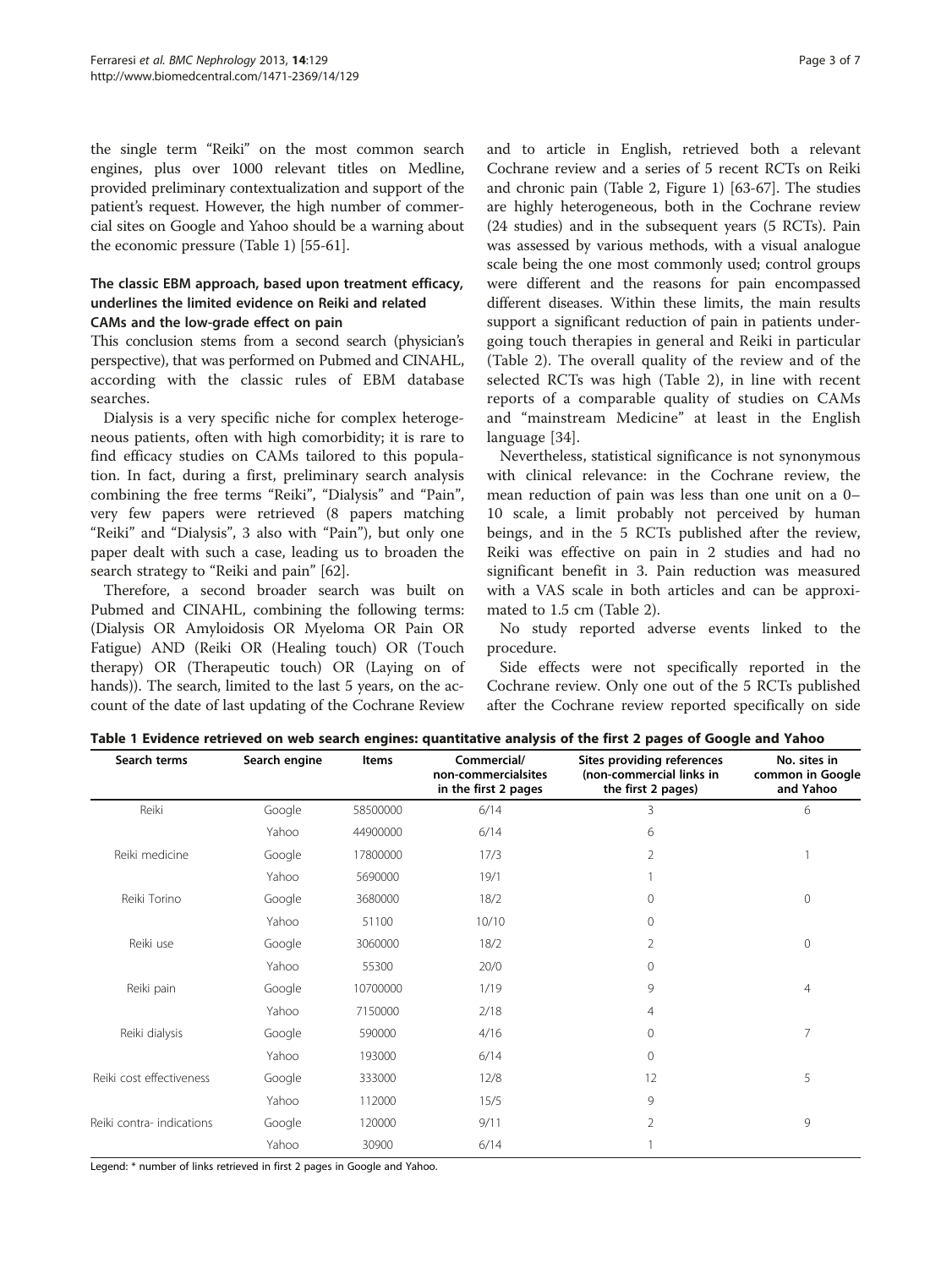<span id="page-3-0"></span>

| Table 2 Characteristics of selected articles |  |
|----------------------------------------------|--|
|----------------------------------------------|--|

| Author,<br>year        | Study design                                                           | Participants                                                                                                                                                    | <b>Measurements</b>                                                      | <b>Treatment</b>                                                         | Comparison                                               | <b>Outcomes</b>                                                                      | <b>Results</b>                                                                                                                   | Side effects                                        | <b>CASP</b><br>score |
|------------------------|------------------------------------------------------------------------|-----------------------------------------------------------------------------------------------------------------------------------------------------------------|--------------------------------------------------------------------------|--------------------------------------------------------------------------|----------------------------------------------------------|--------------------------------------------------------------------------------------|----------------------------------------------------------------------------------------------------------------------------------|-----------------------------------------------------|----------------------|
| So, 2008               | Review                                                                 | 24 studies<br>(1153 participants)                                                                                                                               | VAS, NRS.<br>McGill Pain Index,<br>SF-36, analgesic<br>usage, MPAC, FACT | Touch<br>therapies(TT):<br>Reiki, Healing<br>Touch,<br>Therapeutic Touch | Sham placebo<br>or 'no treatment' or chronic)<br>control | Pain (acute                                                                          | Statistically significant<br>reduction of pain with<br>different treatment.<br>especially with Reiki<br>(95% CI: -1.16 to -0.50) | Not evaluated                                       | 7/10                 |
| McCormack, RCT<br>2009 |                                                                        | n=90 elderly patients with VAS, MPAC,TAS,<br>post-surgical pain: n=30<br>non-contact therapeutic<br>touch, n=30 metronome<br>treatment, n=30 no<br>treatment    | HAT, pupil size                                                          | Reiki                                                                    | Routine care,<br>placebo                                 | Post-operative<br>pain                                                               | Statistically significant<br>reduction of pain in the<br>Reiki group, worsening<br>of pain in the metronome<br>group $(p<0.01)$  | Not reported                                        | 7.5/10               |
| MacIntyre,<br>2008     | RCT, not<br>blinded                                                    | $n=290$ patients<br>(mean age 64)<br>undergoing first time<br>elective coronary<br>artery bypass surgery<br>$n=237$ at the end of<br>the study                  | MEDD, STAI                                                               | Healing Touch                                                            | Visitors<br>and no<br>intervention                       | Post-operative<br>pain, anxiety,<br>physical and<br>mental status,<br>length of stay | Significant reduction of<br>hospital stay and anxiety.<br>No significant reduction<br>of pain                                    | Not reported                                        | 7.5/10               |
| Frank,<br>2007         | RCT, patients,<br>data collection<br>staff and data<br>analyst blinded | $n=82$ females<br>undergoing<br>Stereotactic Core<br>Breast Biopsy:<br>n=42 intervention,<br>n=40 placebo                                                       | VAS                                                                      | Therapeutic<br>Touch (TT)                                                | Sham Reiki                                               | Post-biopsy pain,<br>lidocaine/<br>epinephrine dosage significant                    | Increase of pain in both<br>groups, not statistically                                                                            | Increase of pain<br>in both groups                  | 7.5/10               |
| Assefi,<br>2008        | RCT, patients,<br>data collection<br>staff and data                    | $n=100$ adults with<br>fibromyalgia<br>(23 real direct<br>analyst blinded Reiki: 24= real distant<br>Reiki, 23= sham direct<br>Reiki, 23=sham<br>distant Reiki) | VAS                                                                      | Reiki                                                                    | Sham Reiki                                               | Pain, fatique, sleep<br>quality, well-being                                          | Neither Reiki nor touch<br>improve the symptoms<br>of fibromyalgia in all groups                                                 | Not reported                                        | 7.5/10               |
| Aghabati<br>2010       | <b>RCT</b>                                                             | $n=90$ patients with<br>cancer and normal<br>level of consciousness,<br>age 15-65: n=30 TT,<br>n=30 placebo,<br>n=30 control                                    | VAS, RFS                                                                 | Therapeutic<br>Touch (TT)                                                | Mimic<br>therapeutic<br>touch and no<br>intervention     | Pain, fatique                                                                        | Statistically significant<br>decrease in pain and<br>fatique in TT vs placebo<br>or control ( $p=0.04$ )                         | Excess energy and 8/10<br>anxiety in both<br>groups |                      |

Legend: RCT Randomized Controlled Trial, VAS Visual Analogue Scale, NRS Numeric Rating Score, SF-36 questionnaire for health-related quality of life, MPAC Memorial Pain Assessment Card, FACT Functional Assessment of Cancer Therapy, TAS Tellegen Absorption Scale, HAT Health Attribution Test, MEDD Morphine-Equivalent Dosage, STAI State Trait Anxiety Inventory, RFS Rhoten Fatigue Scale.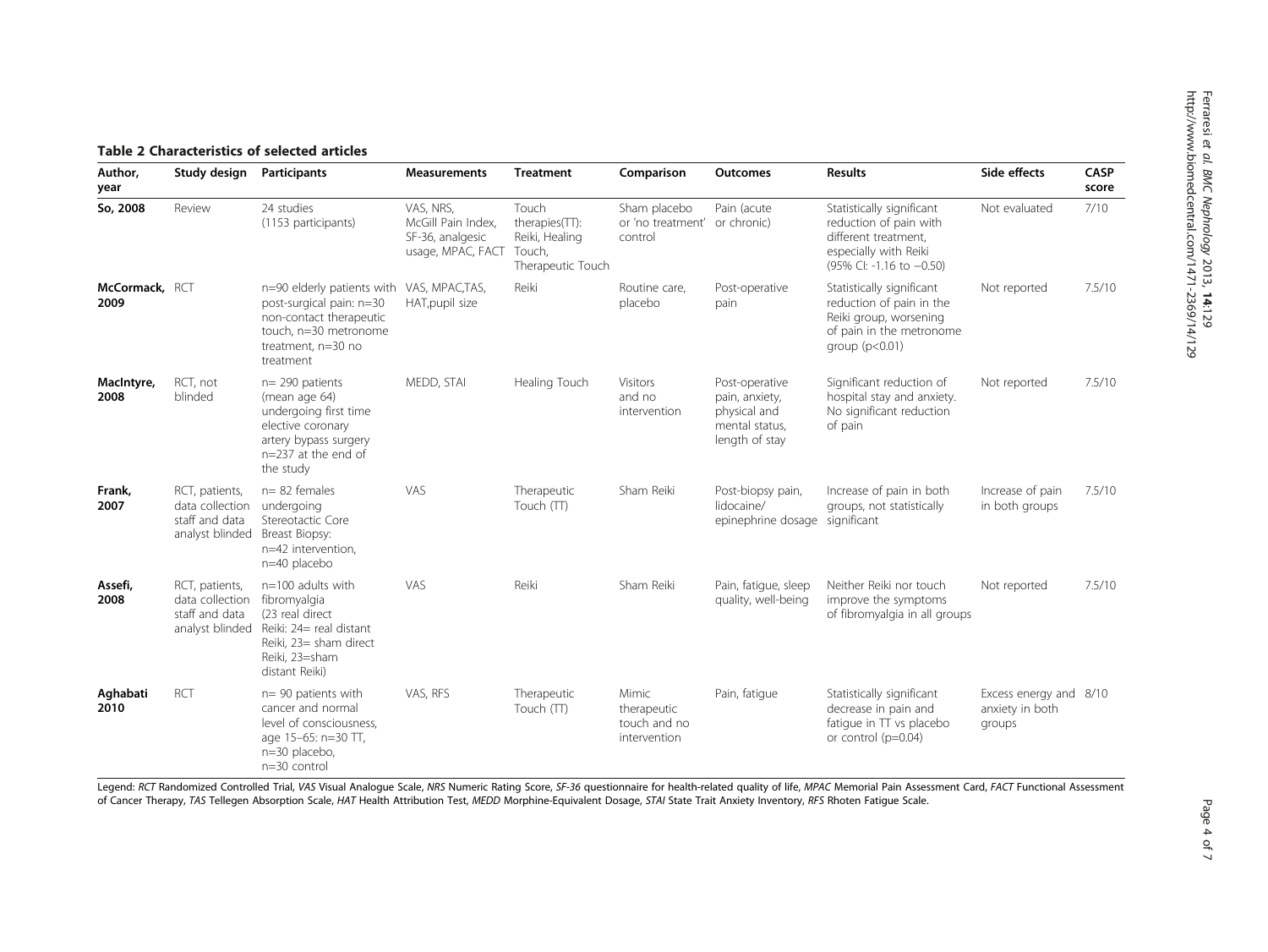<span id="page-4-0"></span>

effects; they were described both in the Reiki and Sham Reiki groups. The main side effects were "excess energy" or anxiety (41%); 18% reported worsening of sleep or depression. The side effects were no different with Reiki or placebo [\[66\]](#page-6-0). One other study showed an increase of pain in groups of patients undergoing Stereotactic Core Breast Biopsy treated with Touch Therapies and with Sham Reiki [[65\]](#page-6-0). This increase in pain-anxiety was presumably linked to the fact of "being studied", suggesting that even the placebo effect may be two-faceted and that physicians should also control for the negative interferences of "sham" treatments.

# The EBM approach may not be sufficient to answer whether or not to facilitate Reiki in the dialysis ward without the application of an ethical framework

The overall picture deriving from the first steps of our analysis is thus of a widely used treatment of significant but limited efficacy, devoid of side effects, in no case inferior to placebo or the controls (Table [2](#page-3-0)).

While decisions on vital treatments, such as antibiotics or anti-neoplastic drugs, are mainly based on efficacy, decisions on chronic therapies, such as antihypertensives or on support therapies take into great account the expected side effects, leading some experts to conclude that the least effective treatment may occasionally be the best choice [\[16](#page-5-0)[,68](#page-6-0)-[70\]](#page-6-0).

The shift from efficacy to tolerance has important philosophical implications.

The analysis according to the four main principles of principlist ethics may be a useful pragmatic guide for analysis [\[38](#page-6-0)-[42\]](#page-6-0). The principles may be defined and

contextualized as follows: beneficence - actions intended to benefit the patient; this was considered equivalent to therapeutic efficacy. Non-maleficence- actions intended not to harm or bring harm to the patient; this was considered equivalent to side effects. Justice - defined as being fair or just to the wider community in terms of the consequences of an action; this was considered to include the costs of therapy and the eventual integration with other treatments. Autonomy - respect for individuals and their ability to make decisions with regard to their own health and future; this was considered a reason to favour all non-maleficent therapies when chosen by the patient. The principle of beneficence supports a limited positive effect of Reiki, hardly perceivable in terms of pain decrease, thus questioning the opportunity of the integration of this therapy in the dialysis ward. However, the lack of relevant side effects (non-maleficence), the potential integration with other therapies and the negligible costs, at least in settings where Reiki is offered by non-profit volunteer associations (justice), together with the desire of the patient to "do something" for his pain (autonomy), on the contrary clearly support the choice of integrating Reiki into the patient's therapies.

These considerations are in line with the suggestions of the Society for Integrative Oncology in the case of treatments with limited efficacy but without relevant side effects: "tolerate, encourage caution, closely monitor effectiveness" [\[71](#page-6-0)].

# Conclusions

The growing diffusion of CAMs in chronic diseases will increasingly confront the Nephrologist with the problem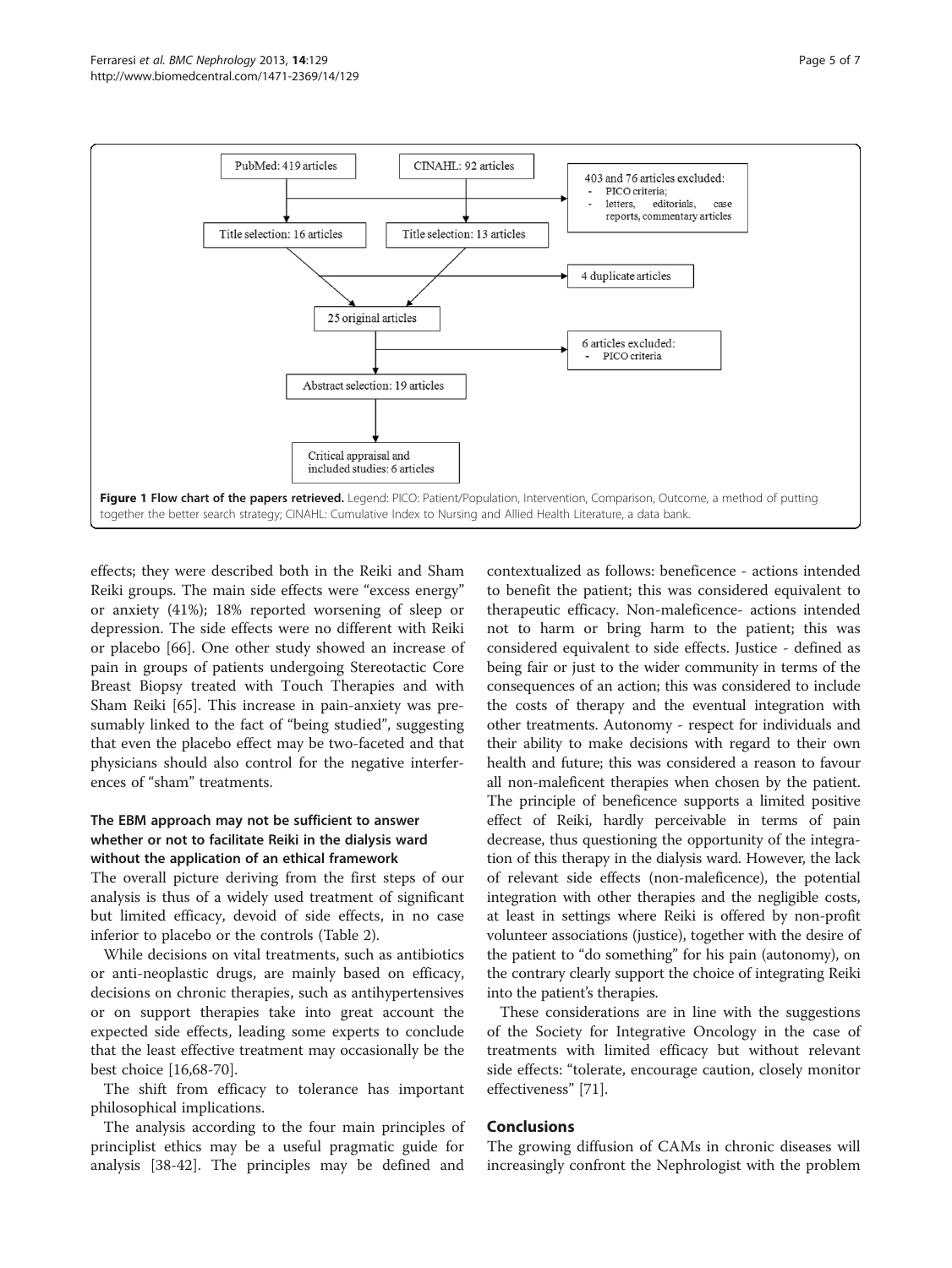<span id="page-5-0"></span>of integrating CAMs into Renal Replacement Therapies; this topic is a novelty for most Nephrologists and there is a need to acquire problem-solving tools.EBM offers an analytical pathway that is very interesting in the case of new diseases or non-codified therapies and is particularly suitable to the study of CAMs. The integration of an ethics-based discussion may offer interesting tools to systematically face such issues.

In the case of Reiki, the results of a systematic review, supplemented by a further updating, demonstrate a statistically significant but clinically barely relevant benefit. The use of Reiki should therefore be probably discouraged if only efficacy is considered, but chosen if the emphasis is on "non-maleficium" or the patient's autonomy; the issue of justice modulates the choice according to the burden of overall costs, and the availability of the treatment in the different settings.

The additional need of an ethical discussion based on sound evidence-based results to tackle new problems in our "old" context is in line with the approaches suggested in a different field by the Society for Integrative Oncology in the case of treatments with limited efficacy but without relevant side effects: "tolerate, encourage caution, closely monitor effectiveness" [\[71\]](#page-6-0).

# Summary

The present debate, integrating evidence based approaches and ethical framework, tries to balance the pros and cons of the systematic introduction of such approaches in the dialysis ward. In spite of the wide use of CAMs in the general population, few studies deal with the pros and cons of an integration of mainstream medicine and CAMs in dialysis patients; one paper only regarded the use of Reiki and related techniques. According to the EBM approach, Reiki allows a statistically significant but very low-grade pain reduction without specific side effects. However, the ethical discussion leads to a permissive-positive attitude.

This paper suggests that physicians may wish to consider efficacy but also side effects, contextualization (availability and costs) and patient's requests, according also to the suggestions of the Society for Integrative Oncology (tolerate, control efficacy and side effects).

#### Competing interests

The authors declare that they have no competing interest.

#### Authors' contributions

GBP and MF conceived and wrote the manuscript. NC provided the historical references and perspective. RC, IM, EB, EB, AC, RD, LR, ES, AS AT, working in group in the EBM course of the san Luigi Medical School of Torino, Italy, performed the Internet searches, retrieved the evidence, draw the tables, drafted different parts of the manuscript, and reviewed the text. All authors read and approved the final manuscript.

#### Acknowledgements

The authors would like to greatly thank the staff of the medical Library of the san Luigi Medical School for their continuous support and dr. Peter Christie for his careful language editing.

#### Author details

<sup>1</sup>SS Nephrology ASOU, san Luigi (regione Gonzole 10), Orbassano 10043, Torino, Italy. <sup>2</sup>Medical School, Università degli Studi di Torino, san Luigi, (regione Gonzole 10), Orbassano 10043, Torino, Italy. <sup>3</sup>Biomedical Library Università degli Studi di Torino, san Luigi, (regione Gonzole 10), Orbassano 10043, Torino, Italy.

Received: 4 October 2012 Accepted: 3 June 2013 Published: 21 June 2013

#### References

- 1. Eisenberg DM, Kessler RC, Foster C, Norlock FE, Calkins DR, Delbanco TL: Unconventional medicine in the United States, Prevalence, costs, and patterns of use. N Engl J Med 1993, 328(4):246–52.
- 2. Staud R: Effectiveness of CAM therapy: understanding the evidence. Rheum Dis Clin North Am 2011, 37(1):9–17.
- 3. NCCAM: What is complementary and alternative medicine. Available at: <http://nccam.nih.gov/health/whatiscam>. Accessed April 24, 2012.
- 4. Eisenberg DM, Davis RB, Ettner SL, et al: Trends in alternative medicine use in the United States, 1990–1997: results of a follow-up national survey. JAMA 1998, 280(18):1569–75.
- 5. Ernst E: Obstacles to research in complementary and alternative medicine. Med J Aust 2003, 179(6):279–80.
- 6. Barnes PM, Powell-Griner E, McFann K, Nahin RL: Complementary and alternative medicine use among adults: United States, 2002. Adv Data 2004, 343:1–19.
- 7. Jantos M, Kiat H: Prayer as medicine: how much have we learned? Med J Aust 2007, 186(10 Suppl):S51–3.
- 8. McCaffrey AM, Eisenberg DM, Legedza AT, Davis RB, Phillips RS: Prayer for health concerns: results of a national survey on prevalence and patterns of use. Arch Intern Med 2004, 164(8):858–62.
- 9. O'Connor PJ, Pronk NP, Tan A, Whitebird RR: Characteristics of adults who use prayer as an alternative therapy. Am J Health Promot 2005, 19(5):369–75.
- 10. Millennium Cohort Study Team, White MR, Jacobson IG, Smith B, Wells TS, Gackstetter GD, Boyko EJ, Smith TC: Health care utilization among complementary and alternative medicine users in a large military cohort. BMC Complement Altern Med 2011, 11:27.
- 11. Thomas KJ, Nicholl JP, Coleman P: Use and expenditure on complementary medicine in England: a population based survey. Complement Ther Med 2001, 9(1):2–11.
- 12. Krucoff MW, Crater SW, Gallup D, Blankenship JC, Cuffe M, Guarneri M, Krieger RA, Kshettry VR, Morris K, Oz M, Pichard A, Sketch MH Jr, Koenig HG, Mark D, Lee KL: Music, imagery, touch, and prayer as adjuncts to interventional cardiac care: the Monitoring and Actualisation of Noetic Trainings (MANTRA) II randomized study. Lancet 2005, 366(9481):211–7.
- 13. Ernst E, Cassileth BR: The prevalence of complementary/alternative medicine in cancer: a systematic review. Cancer 1998, 83(4):777–82.
- 14. Patterson RE, Neuhouser ML, Hedderson MM, Schwartz SM, Standish LJ, Bowen DJ, Marshall LM: Types of alternative medicine used by patients with breast, colon, or prostate cancer: predictors, motives, and costs. J Altern Complement Med 2002, 8(4):477–85.
- 15. Richardson MA, Sanders T, Palmer JL, Greisinger A, Singletary SE: Complementary/alternative medicine use in a comprehensive cancer center and the implications for oncology. J Clin Oncol 2000, 18(13):2505–14.
- 16. Burrowes JD, Van Houten G: Use of alternative medicine by patients with stage 5 chronic kidney disease. Adv Chronic Kidney Dis 2005, 12(3):312–25.
- 17. Nowack R, Birck R: Complementary and alternative medicine is popular among chronic renal failure patients–renal teams must increase their competence to advise patients with respect to efficacy and safety. Evid Based Nurs 2012, 15(1):29–30.
- 18. Aratani L: Mainstream Physicians Try Such Alternatives as Herbs, Acupuncture and Yoga. Washington Post; 2009. 2009-06-09.
- 19. Press Release: Latest Survey Shows More Hospitals Offering Complementary and Alternative Medicine Services. American Hospital Association. 2008-09-15 –